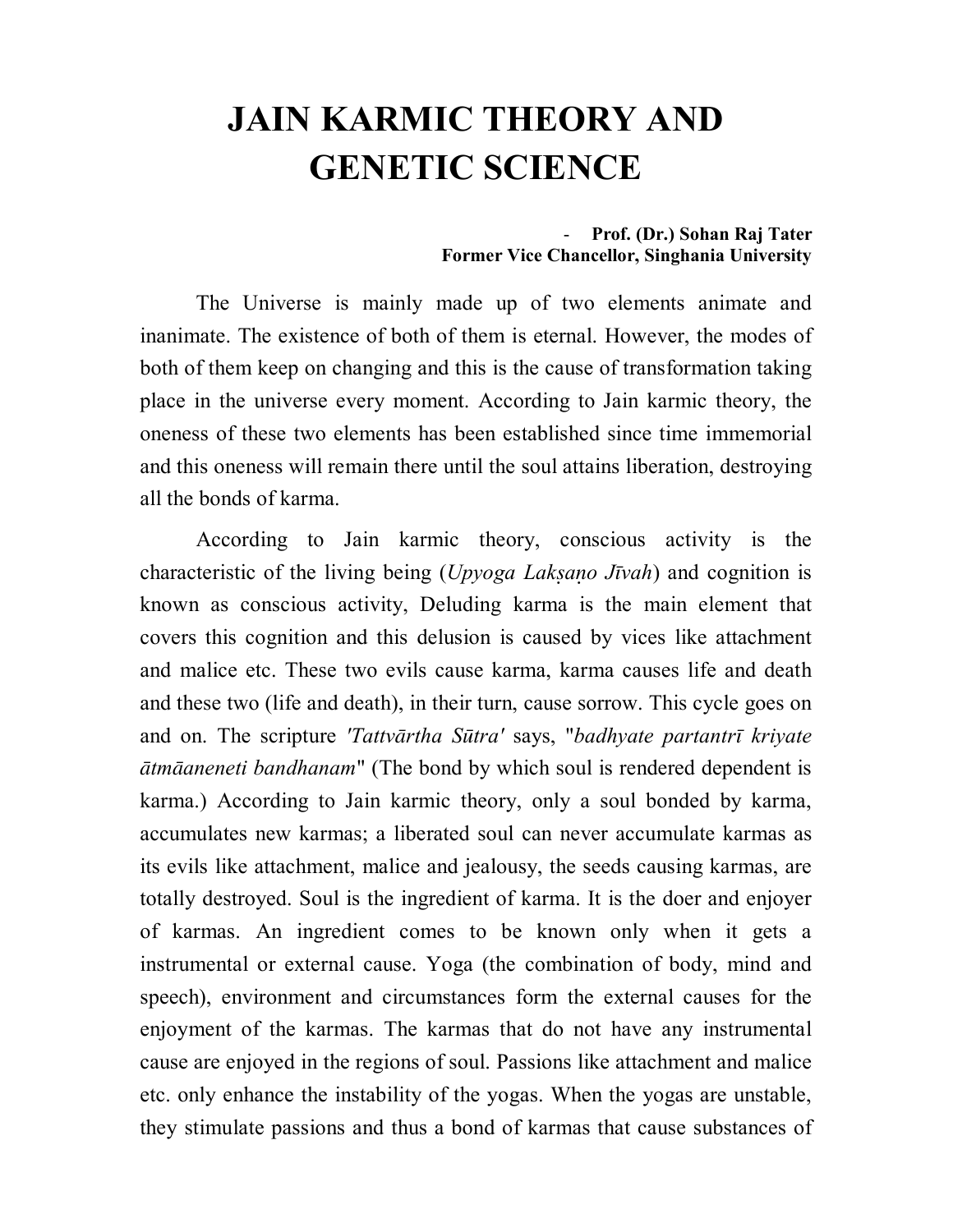karmas takes place. Thus there is a full cycle of passions, instability and karmas $^{-1}$ 

Body only forms the medium of the expression of consciousness and of enjoying the karmas that have been earned. 'Gene' is the ingredient of the gross body and the ingredient of the subtle body is karma. This gene is responsible for making a man what he is. It is the main cause of all the habits and of all the differences. According to genetic science, there are as many as sixty lac commands inherent in each gene. In karmic language, it can be said that thee are as many as infinite commands inherent in each karmic aggregate. The genetic science has so far been able to come up to 'gene', which is the ingredient of gross body where as karma is the ingredient of subtle body. There is a *Tejas* body, an electric body within this gross body. This is the subtle body. The karmic body is subtler. Infinite scripts are written on each of its aggregate. All the account of our principal exertions, virtues and evils, drawbacks and strengths and all their reactions are present. There in the subtle body man behaves in accordance with the vibrations he receives from the subtle body.<sup>2</sup>

By '*prāna*' (vitality) is meant the life force. That, by the combination of which a being gets life and in the absence of which he gets death, is known as (*pra*), the life force. The capacity of all the five senses of gaining knowledge is known as five-senses vitality'. The capacities of thinking, speaking and performing physical activities are known as morale, the force of speech and the force of body respectively. Vitality and life force are one and the same thing. The capacity of receiving and giving out substances in the form of respiration is known as the respiratory force. In the same way the force of remaining alive in a certain birth up to a certain period is known as longevity-force.

Vitality is related to development (completion). Vitality is the force of the being and development is the force of the substances received by the being. **Development is the cause and vitality is the effect.** There is no activity of the being related to mind, body and speech that can take place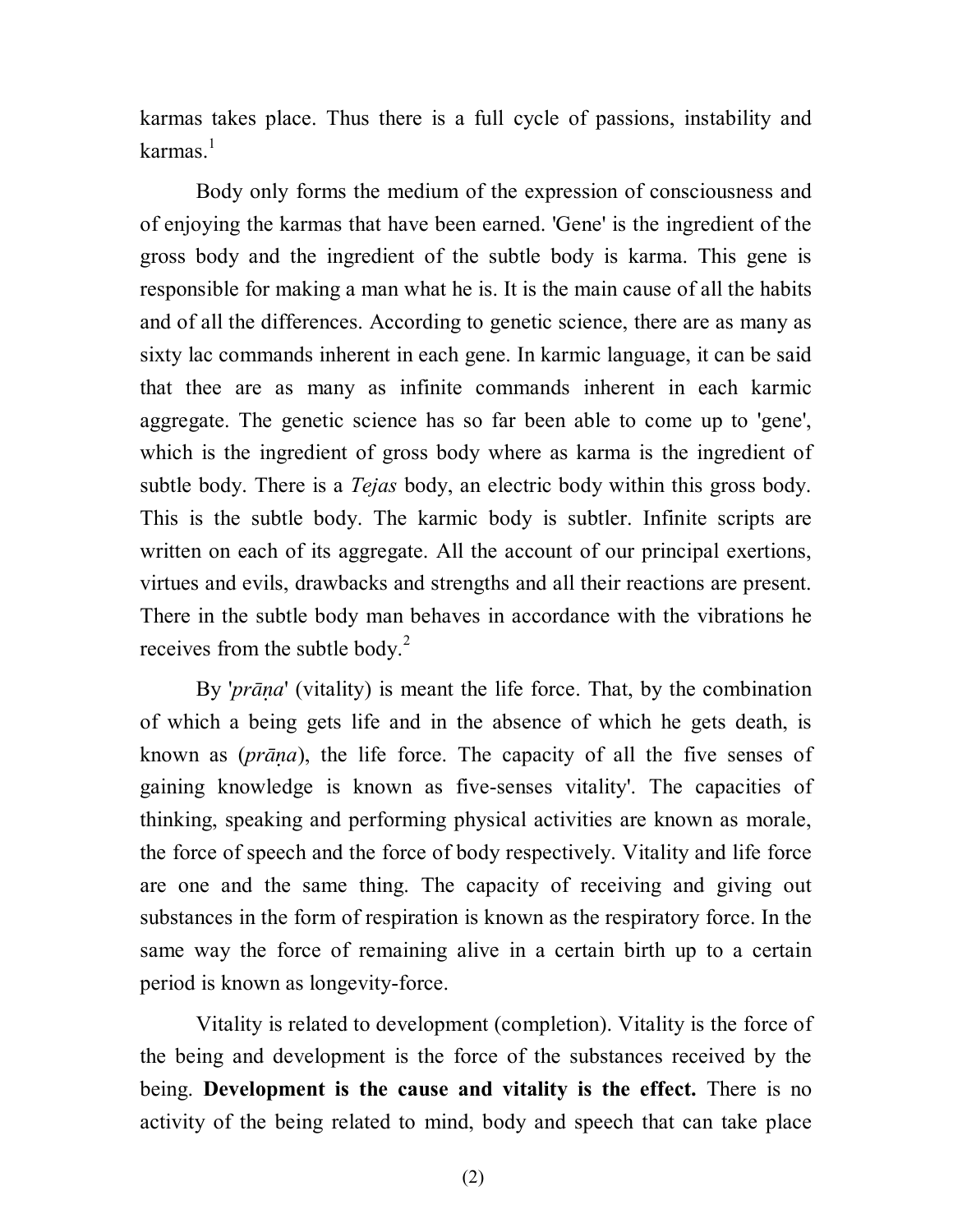without the assistance of material substances. The cause of the five-senses vitality is the development of senses. The causes of morale, force of speech and force of body respectively are mind completion, language completion and body completion. The cause of respiratory vitality is respiratory completion, and of longevity vitality is food completion as longevity vitality can be possible only when there is food completion. According to Jain karmic theory, the main and the most important of all the ten vitalities is the longevity vitality. All the activities of body and the functioning of its organs are possible so long as longevity vitality is there and active. The moment it ceases, all the activities come to an end completely and this stage is termed as death. $3$ 

When, after leaving one body, soul adopts another body, it simultaneously creates, according to Jain karmic theory, the necessary substantial material with the help of body naming karma to start its new journey. This material, or the force produced by it is known as completion (development). The order of these completions is like this food, body, senses, respiration, speech and mind. In all, there are six completions. All of them start at the same time but they develop gradually and in an order, hence this order has been made. It takes one time for the completion of food completion where as each of the rest of the five take an under *antara muhurta* (48 minutes time). Through the completions of food, body, senses, respiration, speech and mind, living beings, receive substances fit for food, body, senses, respiration, speech and mind, transform them accordingly and leave away non-substantial material. $4$ 

In accordance with Jain Karmic theory, 'genes' under genetic science, may be regarded as body completions. Development (completion) means the completion of formation of the force of substances necessary for life. The least developed beings at least have four vitalities in all—vitality of the sense of feeling, vitality of body, vitality of respiration and the vitality of longevity. They also have food completion, body completion, senses completion and respiratory completion. Thus, according to Jain karmic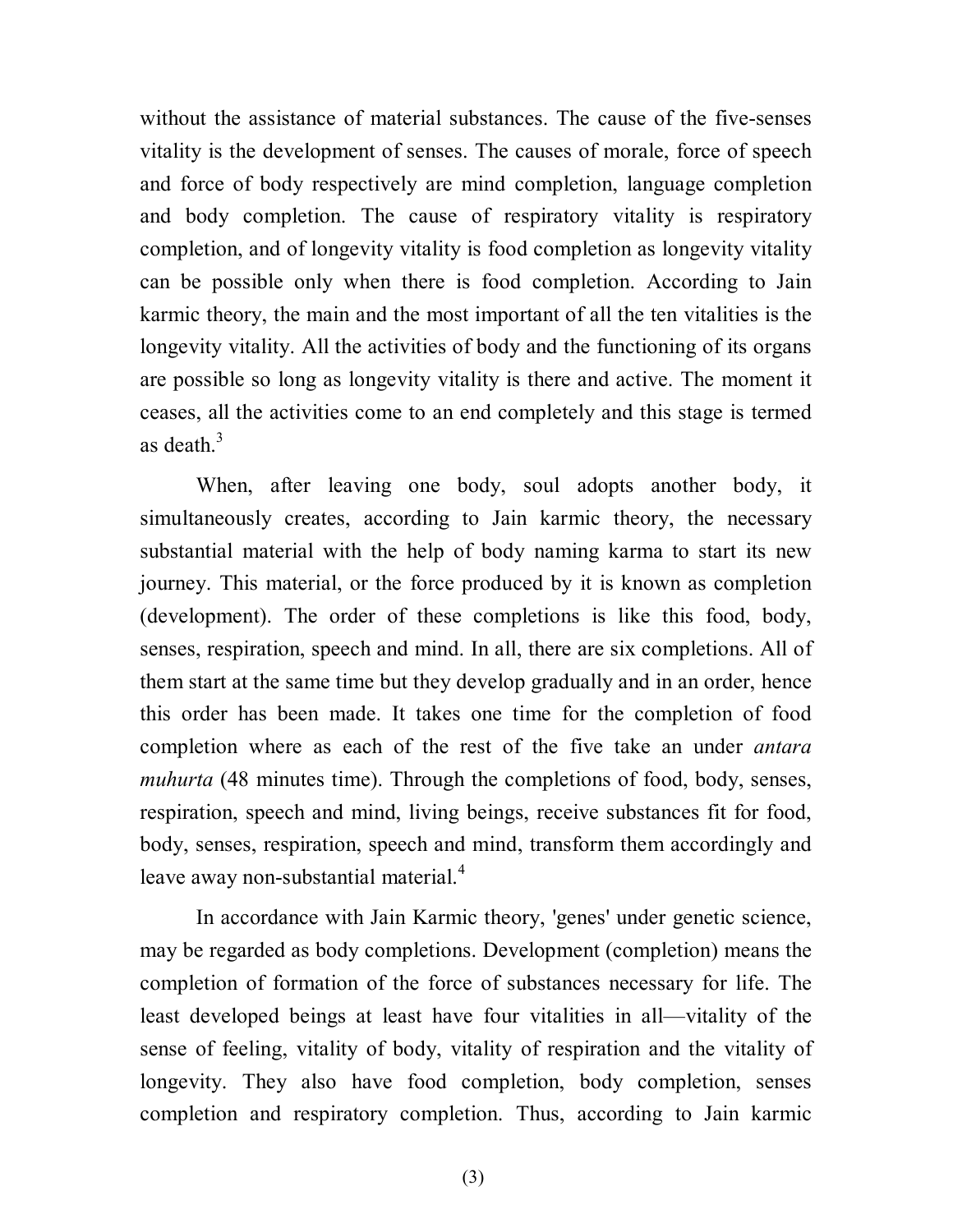theory, the life cycle of a being goes on with the combination of vitalities and completions. The specialization and differentiation of increase and division etc. that takes place in the cells is a part of all these completions. These completions are controlled by karmas. Cells die and the living being made up of several cells also dies. This death occurs in according with the, longevity-determining karma. The longer one's longevity, the longer one will live.

The behaviour, conduct, thinking and every action of a living being gets constantly marked within him. Several branches of science have come to admit this fact. This marking affects a man in course of time. Indian philosophies have expatiated in detail this marking system in the form of the theory of karma. Modern science makes the different methods and institutions of this marking the basis of their discussion. Our mind too records all out actions. Out antagonistic cells also mark them and ultimately 'genes' that are responsible for the formation of impressions come to be the basis of all this marking. The independent study of the two will help not only in their understanding but also help in solving the problems in the modern perspective.

The doctrine of karma is extremely subtle. It is a doctrine that goes beyond the sphere of intellect. Genetic science has helped a lot in the understanding of this theory. Gene is the carrier of one's hereditary characteristics. There is a particular gene for every particular characteristic. These rules of heredity are the corresponding rules of the doctrine of karma. The gross body is made up of very minute biological cells. There are almost 60-70 trillions cells in human body. These cells contain chromosomes. Each chromosome is made up of ten thousand genes. These genes are responsible for all the behavioural patterns of man. In every cell of the human body there are 46 chromosomes. They have also been termed as the carriers of the family traits.

According to Biology, in every cell or germ plasma, 23 chromosomes of father and 23 chromosomes of mother meet together. Scientists believe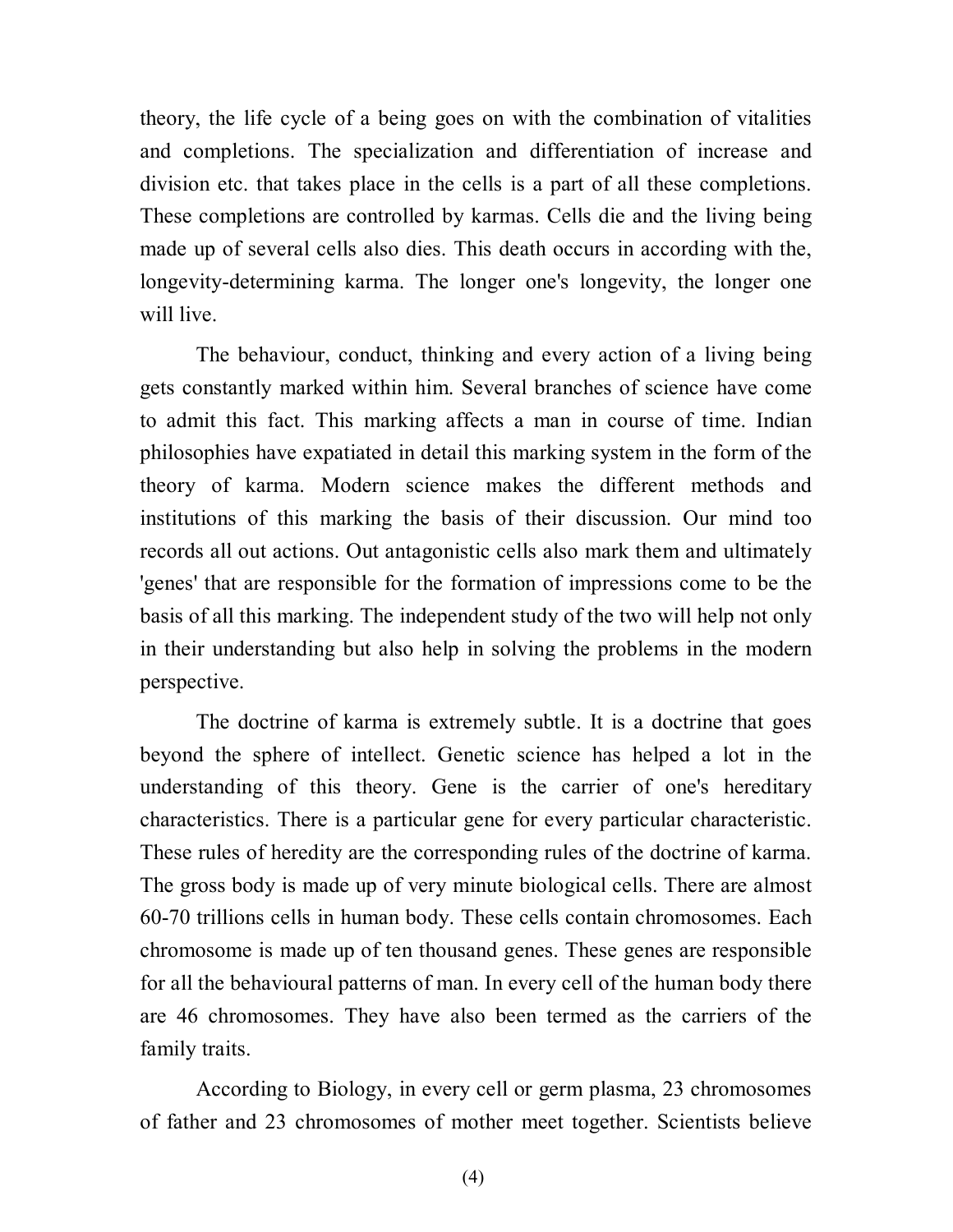that their combination may have 16, 777, 216 possibilities.<sup>5</sup> Atmosphere, circumstances, environment, geographical situations, heredity, gene and the chemical changes caused by the secretion of the glands of the body—all these are the corresponding aphorisms of the karmic theory.

Gene is an organ of our gross body where as karma is an organ of our subtlest body. Both of them are connected with body, the one with the gross body and the other with the subtlest body. Both of them are connected with body, the one with the gross body and the second with subtlest body. Death is related only to the gross body. The subtle body remains even after death. The body that has been termed as astral, karmic body in Jain philosophy, has been termed as sign body in *sāmkhya* philosophy. In the worldly state, they always live together Scientifically, all these things can be explained like this—according to scientists, there are four states of matter—solid, liquid, gas and plasma. One more state has been found out-proto-plasma. Spiritually speaking, protoplasm is our life force and it is a solid proof of our existence. Scientists believe that protoplasm is an immortal element. This chemical, that exists in our cells, gets separated from the body after death and gets scattered in the atmosphere. This protoplasma enters the genes of a child at the time of conception. $<sup>6</sup>$ </sup>

According to genetic science, very minute living beings, known as virus, are found on the earth. The moment they come in contact with a living media, their number increases infinitely. The creatures whose bodies are made up of one cell, known as bacterias. This bacteria has a nucleus that contains DNA. This DNA has got the characteristic of multiplying and that is why even this one-celled being too performs metabolism. The element responsible for multiplication is DNA and it is found in one-celled living beings also. $<sup>7</sup>$ </sup>

### **Cloning**

To produce the genetical counterpart i.e. to produce the exact copy of the donor parent (male or female, either of the two), is known as cloning.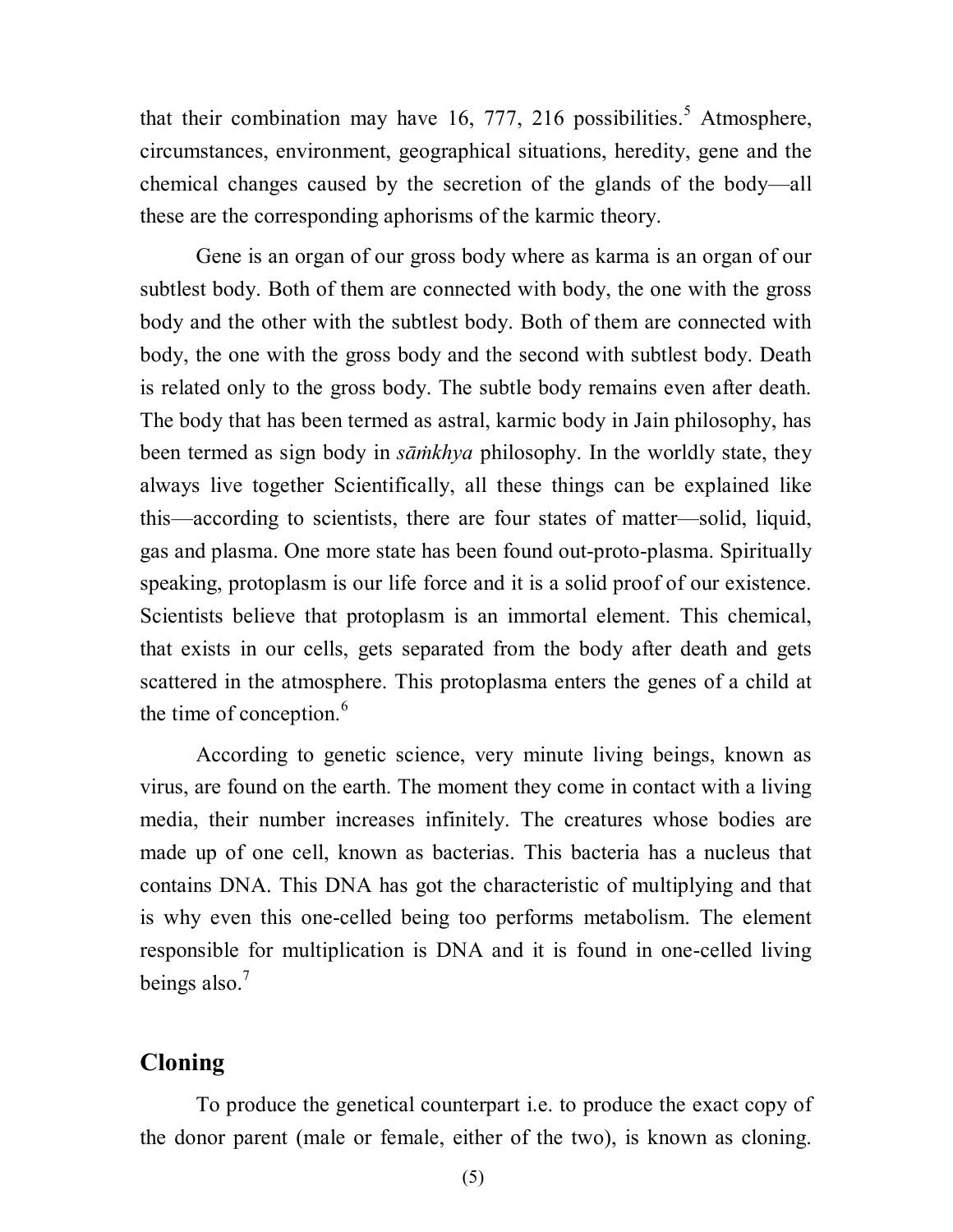According to Jain karmic theory, it can be said to be the result of the maturity of the physique-making completion karma of the being. The traits of a being are determined by the chromosomes present in its ingredient cells. Most of the developed beings give birth to their issues by sexual reproduction. Half each of the chromosomes present in the reproductive cells of male and female produce a new being that has the characteristics of both father and mother.

But in the case of cloning, the issue is produced by the general body cells of either the male or the female and this issue is the exact copy of its donor. In undeveloped beings, trees and plants, this process takes place in a natural way in the form of asexual reproduction, but modern scientists have begun to reproduce developed beings like rats, sheep and even human beings also by this method.

#### **The Technique of cloning adopted in mammals**

Innumerable cells are found in every flora and founa. The number of such cells in human body is about 60-70 trillions. Every cell is a complete living unit in itself. There is a nucleus in the centre of the cell. This nucleus contains the chromosomes of that being. The number of chromosomes in human beings is 46. These chromosomes contain all the traits of heredity. They are made up of chemicals like DNA and RNA. These chromosomes contain genes. Round the nucleus is a fluid known as protoplasm.

The sperm cells of the male and the egg cells of the female too are ripe cells. They do not procreate by duplication. In mammals, there is sexual reproduction. In this process, the sperm by way of fusion with the egg cell forms a new cell. This new cell has the trait of copying by which it turns into a foetus. The number of chromosomes in the nucleus of this cell is 46, but half of them are of the male and the rest are of the female. Contrary to this in the case of cloning, all the chromosomes in the new cell are only of one of them.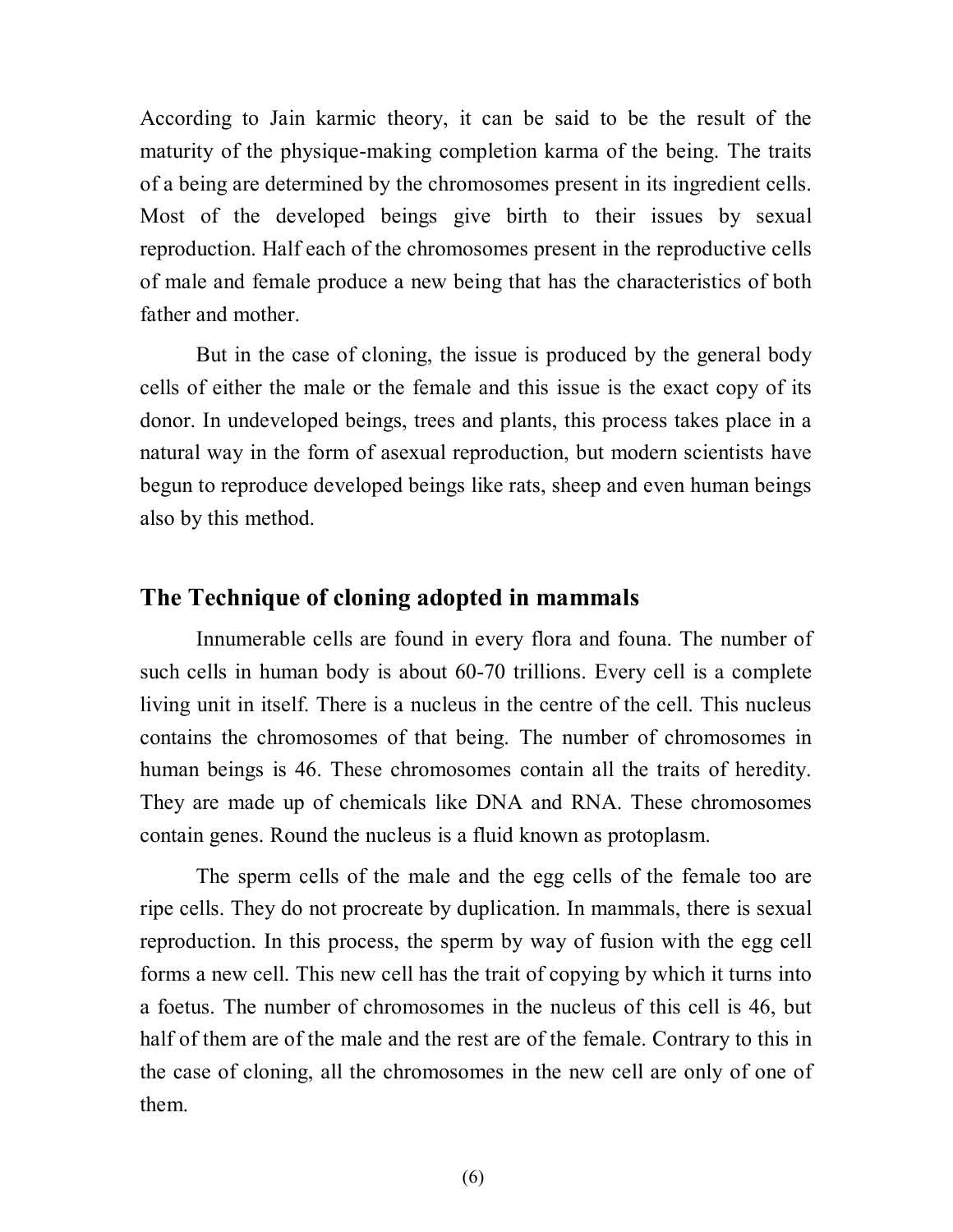The process of cloning in mammals may be explained like this—a healthy egg cell of the female is used. By a special technique, the nucleus of this cell is taken out and the protoplasm (the cell without nucleus) is absorbed in a culture medium and placed at a safe place. Now, the cell of the donor parent (the clone of which is to be produced) is taken out of its skin. The nucleus of this cell is separated very carefully. This nucleus is then transplanted into the protoplasm that had been preserved previously. Thus a new cell is formed, the nucleus of which is the nucleus of the donor parent. It is clear, thus, that this new cell contains the chromosomes of the donor parent only. It is then, by way of copying, is transformed into a foetus. This foetus is placed in the ovary of any female where it begins to develop in a normal way. The issue that is born in this way contains the chromosomes of the donor parent only. It totally resembles its donor parent and is the carbon copy of the donor parent. We will have to install the nucleus of the being, the clone of which we want to prepare, in the protoplasm (cell without nucleus) of the egg cell of the female. If we want to prepare the clone of a male, we will have to install the nucleus of its cell in the egg cell (having no nucleus) and if we want to prepare the clone of a female, we will have to install the nucleus of the female in the egg cell (that does not have a nucleus. $)^8$ 

#### **Jain Karmic Theory and Human Cloning**

According to Jain philosophy, all the actions and events of life are controlled by karmas. The body, longevity, status of birth, joys and sorrows that a being gets, are determined by its karmas. But it does not mean that karmas are the sole determiners of all the activities of life. In fact, karmas only create conditions and circumstances; it is up to the being to act or not to act according to those karmas. The soul, no doubt, is bound by karmas but it can change the course of life and events by its self-exertion and devotion. Jain religion is actually to win over karmas by the independent force of consciousness.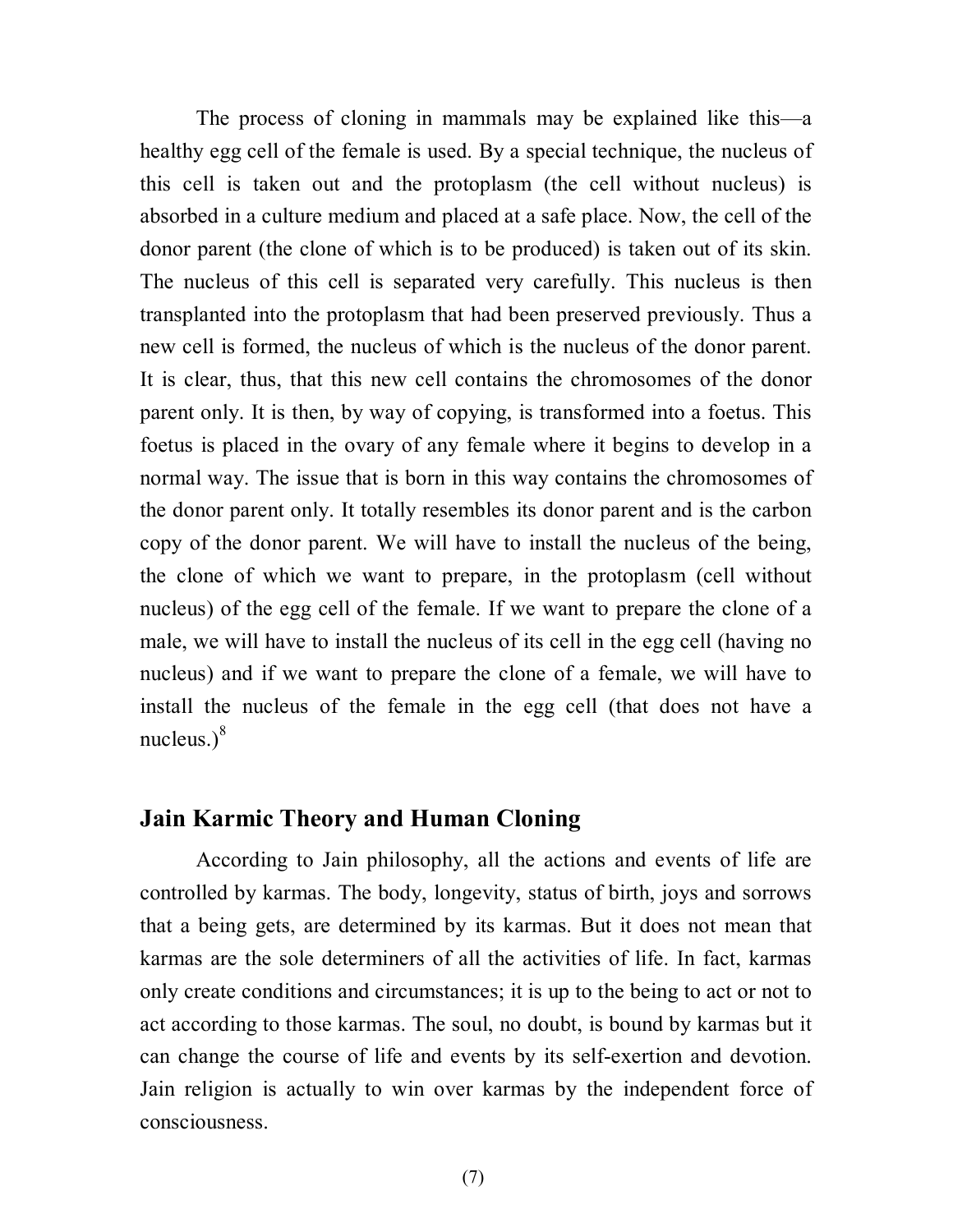Now the question arises—when these are the scientists who have come to determine the different characteristics of human and other beings, what role does the Jain karmic theory play? Is not bringing about any change in body a challenge to the karmic theory? It will be Justifiable here to say that if a culprit breaks some part of a man's body or some one gets the organs of body by surgery, or someone gets one's criminal thinking changed by undergoing some psychological treatment or meets untimely death by an accident or taking poison, all these things cannot be said to be challenges to the karmic theory. The same thing is now being done by scientists in a more systematic way; but there can be no gainsaying the fact that this act of cloning is absolutely unnatural and immoral. Producing the same kind of creatures is not at all proper. Having the same features and body does not mean that the personality and the behaviour of the beings too will be the same. It does not necessarily mean that the clone of a criminal will be a criminal and that of a scientist will be a scientist. People seem to think that scientists can assuredly produce any being by way of cloning. The first clone of sheep came after the failure of 277 experiments. The percentage of success in case of human cloning has been only 1 or 2 percent.<sup>9</sup>

The beings that are produced after a number of failures are not really produced by scientists. Scientists simply create situations favourable to a certain body structure, Putting life/soul into that body is beyond their control. Cloning is related only to the level of body and the issues of soul and rebirth are beyond the limits of scientists and laboratories. The inkling of soul and rebirth occurs only to non-violent and truthful human beings. This is a fact that even scientists cannot deny. The reason is obvious. Innumerable events occur every time in the whole of world that prove their existence.<sup>10</sup>

## **Jain Religion and Technology**

In bio-technology, a newly developed branch of biology, we study issues like human genom project, genetic engineering, genetic surgery and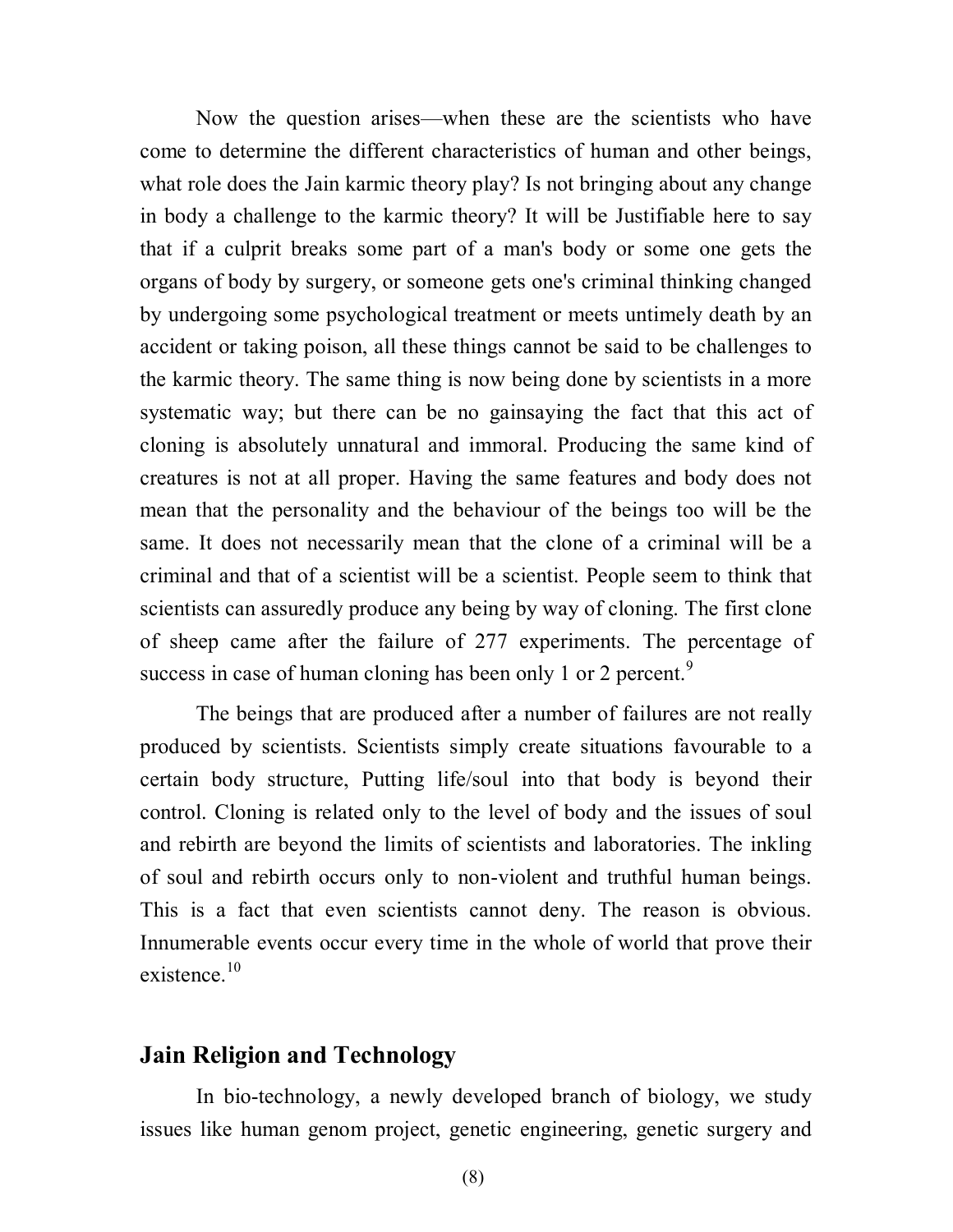human cloning etc. It's latest researches show the various characteristics of the genes that are contained in chromosomes. All the different stages in the life of man—old age, crime, diseases etc. are controlled by these genes and the scientists claim of bringing into existence a desired life by bringing about changes in genes. Keeping in view this characteristic of genes and genetic codes, the concept of relations between genetic codes, and karmic atoms has been provided to scientists and some of them are also doing research in this field.

First of all we should be clear that genes and genetic codes are not the ultimate; physical, environmental, internal and external conditions also control them. Activities of life are conducted in accordance with the activities of the being itself and the external circumstances. Genes and the factors affecting them ultimately indicate the possibilities of karmic atoms about which the scientists are presently silent. If the scientists, make researches, understanding the Jain karmic theory thoroughly, on the various activities of man like truth, falsehood, non-violence, crimes, compassion, and cruelty, they with find this principle absolutely true.<sup>11</sup>

According to Jain karmic theory, the body of a living being is formed because of its physique—making karma. The features a being gets are determined by this very karma. But in the case of cloning, the body is formed by man himself. We can prepare features that we like. The concept of physique—making karma thus seems to have no meaning but it is not true. To understand reality we will have to go to the depth of the Jain karmic theory.

We should, first of all be clear in mind that each and every thing does not take place only on account of karmas. *Acārya Mahāprajñā*, in his book *'Karmavda'* (The karmic Theory), Says, "Each and everything does not depend on karma. If we come to think that everything is subject to karmas, we will come closer to fatalists who believe that what is destined, will be, or to the theists who believe that everything will happen as God wills. We cannot do anything. If karmas come to be all and all, there will be no value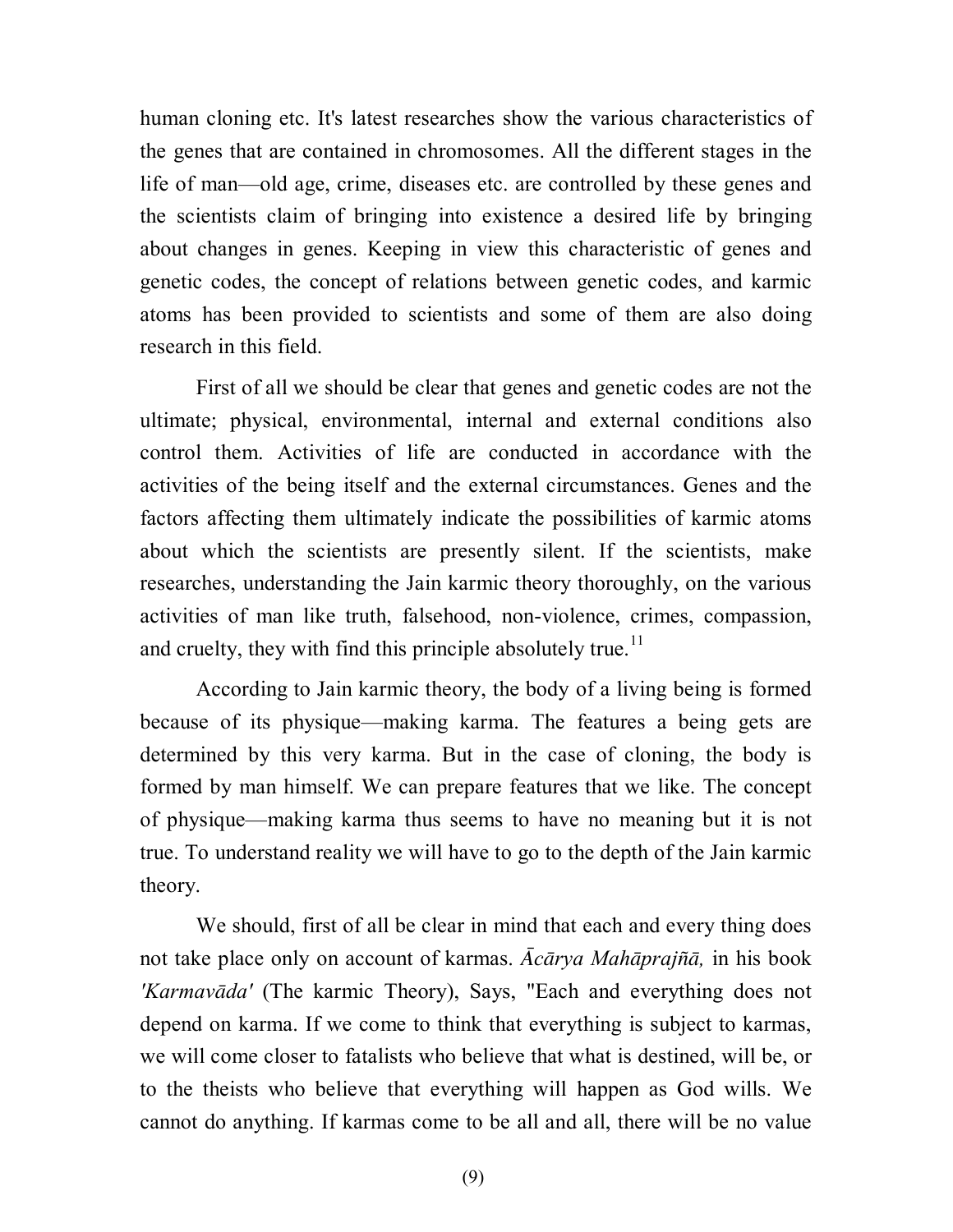of principal exertions that is put to destroy them; neither will there be the possibility of liberation because we shall reap what we sow and continue to have the bondage of new karmas. By thinking this ways, the concept of selfexertion and liberation will be proved to be false. "It is clear, thus, that karma is not all and all." $12$ 

Making his view clearer, Ācārya Mahāprajña farther says, "Karma is not an absolute power. There is control on it also. Karmas can also be changed. Lord Mahāvīra said," You will have to face the consequences of your doings. "This is a general rule but there are certain exceptions. Premature fruition, delayed fruition, hastening and transition in karmas are possible by which karmas can be changed. We can say that karmas can be dissociated prematurely by putting forth principal exertion. The time period and intensity of karmas can be increased and decreased and karmas of the same nature can be transformed also. The force of the fruition of karmas can be suppressed and even rendered incapable of giving fruit for the time being. This process is known as subsidence. $^{13}$ 

*crya Mahpraja* believes that the principle of transition is the principle of mutation of genes.<sup>14</sup> One thing to be remembered is that the fruition of karmas takes place in accordance with the substance, region, time and feeling. Karma is not the only thing responsible for the formation of personality. Heredity, circumstances, atmosphere, geographical conditions and environment—all of these factors have a deep effect on the nature and behaviour of a man. Longevity is a karma but it can be diminished with the help of external causes like poison etc. Similarly one's facial features can be changed by bringing about changes in the genes present in the chromosomes of the cells. This is possible through transition, according to Jain karmic theory. We, therefore, come to the conclusion that according to the Jain karmic theory, it is possible to produce beings of the same shape and size, to change the nucleus of the cell and to produce beings having the same features through human genome project, genetic engineering, genetic surgery and human cloning. Hence genetic science is not a challenge to the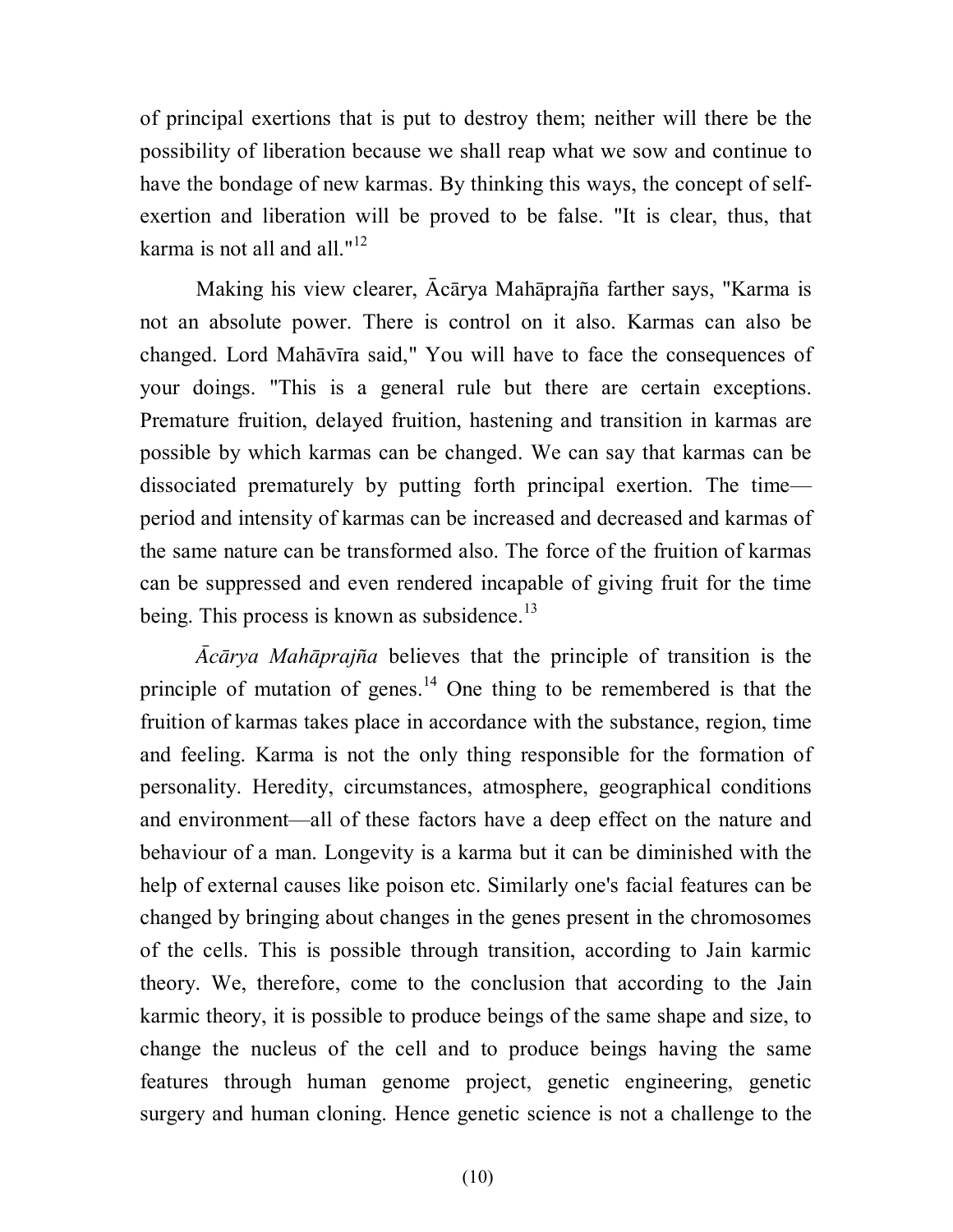karmic theory. On the contrary, it may be understood very easily if we comprehend the Jain karmic theory systematically.

The aim of the deep study of Jain theory of karma and Genetic Science is to make the people aware of the fact that every creature, by doing principal exertion, can transform its inauspicious deeds into auspicious ones and by renunciation, restraint, stoppage and dissociation the form of the genes of the gross body can also be changed. The aim of the research of the Genetic science is to bring out the fact that the gross body of any being can be developed by transplanting healthy genes in place of wounded genes.

### **Social Utility**

This research will provide humanity the knowledge of auspicious and inauspicious karmas being attached by the auspicious and inauspicious tendencies of the worldly soul and consequently man will not indulge in immorality and violence. A lay man will come to know how genes contribute in the composition of the gross body. He will come to know the significant role that the genes play with the result that he will be very conscious about the purification of genes. Our soul is free so far as thinking and principal exertions are concerned but it is dependent because of the bondage of karmas. Man can have permanent joy by purifying his soul by observing renunciation, restraint, stoppage, and dissociation with the help of principal exertions. Karmas can be dissociated and genes can be transformed with the help of volitional cycle. When one comes to know the formula of the purification of the gross and subtle body with the help of this research, one will be able to form a good society, a good nation and a good world, by purifying one's feelings. This research article has so much social qualification and utility that it can provide a permanent solution to all the present emotional problems like possession, terrorism, violence, increase in population, pillage, prejudices, poverty and disease. This research work will reveal the fact that with the help of the technique of cloning, which is a branch of genetic science, it will be possible to develop the different parts of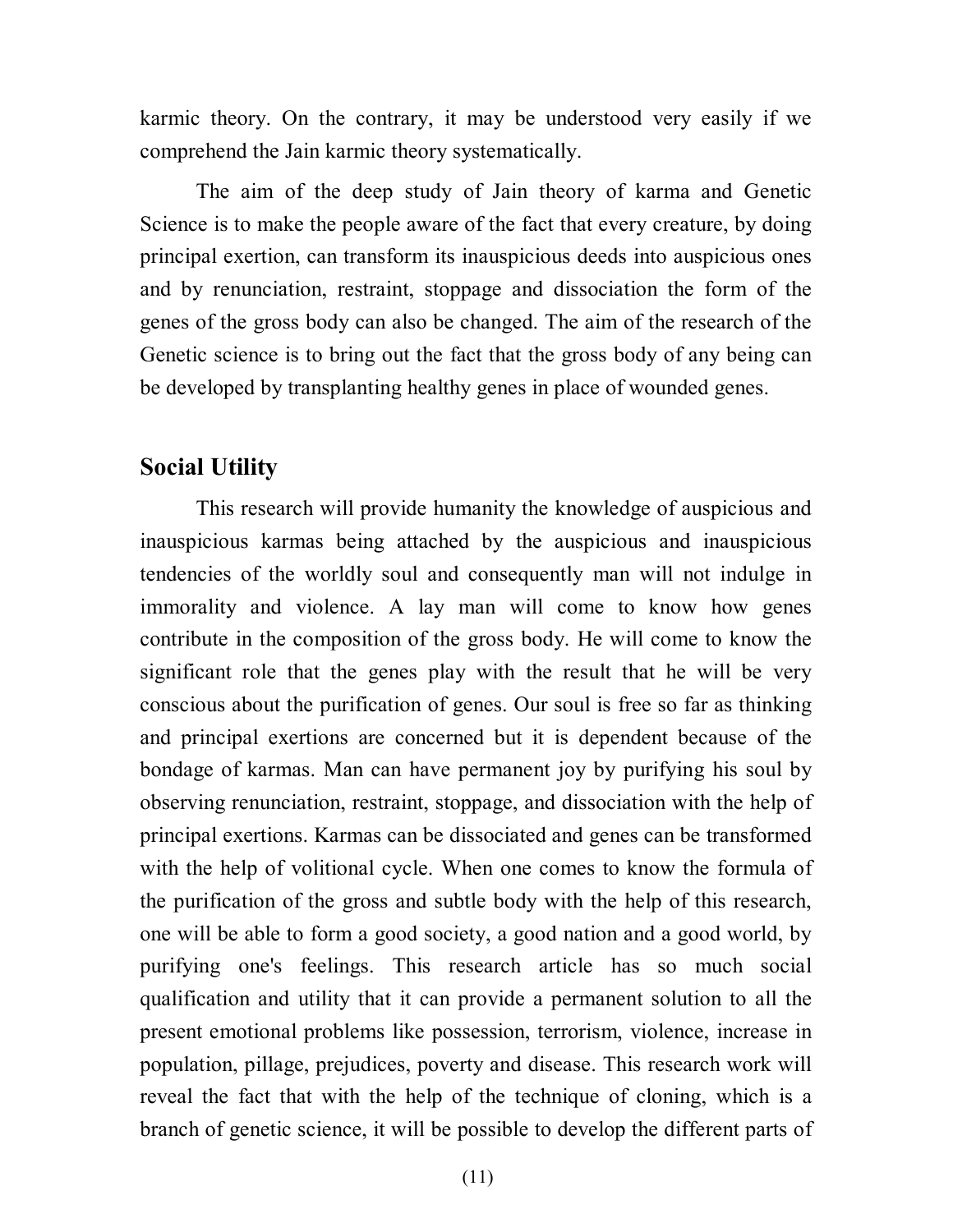human body in laboratory that will help in curing the diseases that are so far regarded as incurable. Besides all these benefits, with the help of this technique, it will be possible to change the genes that have been rendered useless and to control old age. Taking into consideration the medical utility of this research, the British government has allowed to perform human cloning in the year  $2001$ .<sup>15</sup>

According to Jain karmic theory, only a bonded soul accumulates new karmas. Attachment and malice are the causes of karma. A liberated soul does not accumulate karmas as its feelings of attachment and malice are totally destroyed. For the destruction of karmas, Jain religion firmly believes in principal exertions and efforts. Jain system of meditation aims at attaining liberation by destroying karmas with the help of stoppage and dissociation. The position of the karmas earned previously can be improved by adopting the method of transition, premature fruition, delayed fruition and hastening. To attain this goal, it is necessary to adopt equanimity, and to make dissociation, the supreme form of penance, an indispensable part of life should be a doped.

Gene is a part of our gross body and karma is a part of our subtle body. Genes are the carriers of man's hereditary traits. For every particular trait, a particular gene is responsible. This gene corresponds to the theory of karma. With the knowledge of the science of genetics, different parts of human body can be developed in laboratory by the technique of cloning. This will help a lot in curing many diseases that are uptil now considered as incurable. Besides all these benefits, with this new technique, it will be possible to change the genes that have been rendered useless. This technique will also help in controlling old age. The principle of transition is the principle of mutation of genes. Karmas can be dissociated and genes can be transformed by "emotional purification".